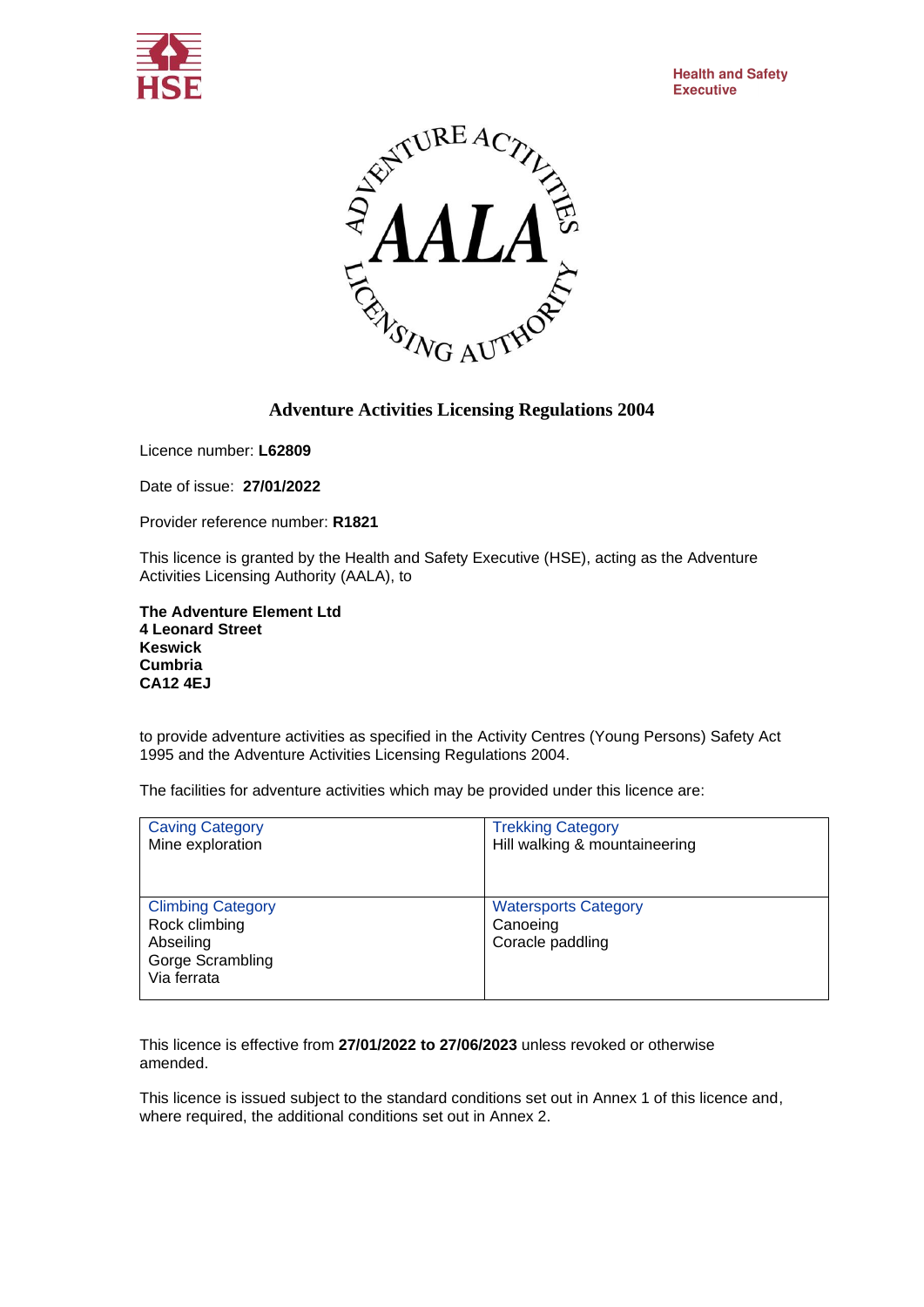

If you have any questions about this licence or Adventure Activities Licensing you can find further information at [www.hse.gov.uk/aala](http://www.hse.gov.uk/aala) or can contact the AALA at [AALA-](mailto:AALA-Applications@hse.gov.uk)[Applications@hse.gov.uk.](mailto:AALA-Applications@hse.gov.uk)

## **Annex 1**

The standard conditions attached to this licence are as follows:

**1.** that the licence-holder shall maintain such arrangements as are appropriate for the review of the assessment referred to in regulation  $6(1)(a)(i)$  and for the effective implementation, control, monitoring and review of the control measures referred to in regulation  $6(1)(a)(ii)$ ;

**2.** that the licence-holder shall maintain suitable and sufficient arrangements—

(i) for the appointment of a sufficient number of competent and adequately qualified instructors;

(ii) for the giving of safety information to instructors and participants;

(iii) for the provision of such equipment as is needed to ensure that the activities are carried out safely;

(iv) for the maintenance of that equipment in an efficient state and in good repair; and (v) for the provision of first-aid, for the summoning of medical and rescue services in the event of an emergency, and for otherwise dealing with an emergency;

**3.** that the licence-holder shall ensure that he is advised by competent persons on safety matters unless he has competence in such matters himself;

**4.** that the licence-holder shall ensure that the authority is permitted to inspect at any reasonable time any place or equipment used in, or in connection with, the provision of the facilities for adventure activities to which the licence relates and any documents held by or on behalf of the licence-holder relating to such provision;

**5.** that the licence-holder shall accede to any reasonable request for information from the authority relating to the provision of such facilities;

**6.** that where such facilities are provided at or from an activity centre on two or more consecutive days, the licence-holder shall display at that centre a copy of the licence; and that where such facilities are not so provided the licence-holder shall have available for inspection, at any reasonable time, such a copy; and

**7.** that the licence-holder shall not refer to his holding of a licence, in any advertisement or information issued by him or on his behalf, unless that reference states which adventure activities are covered by the licence and gives the telephone number of the licensing authority.